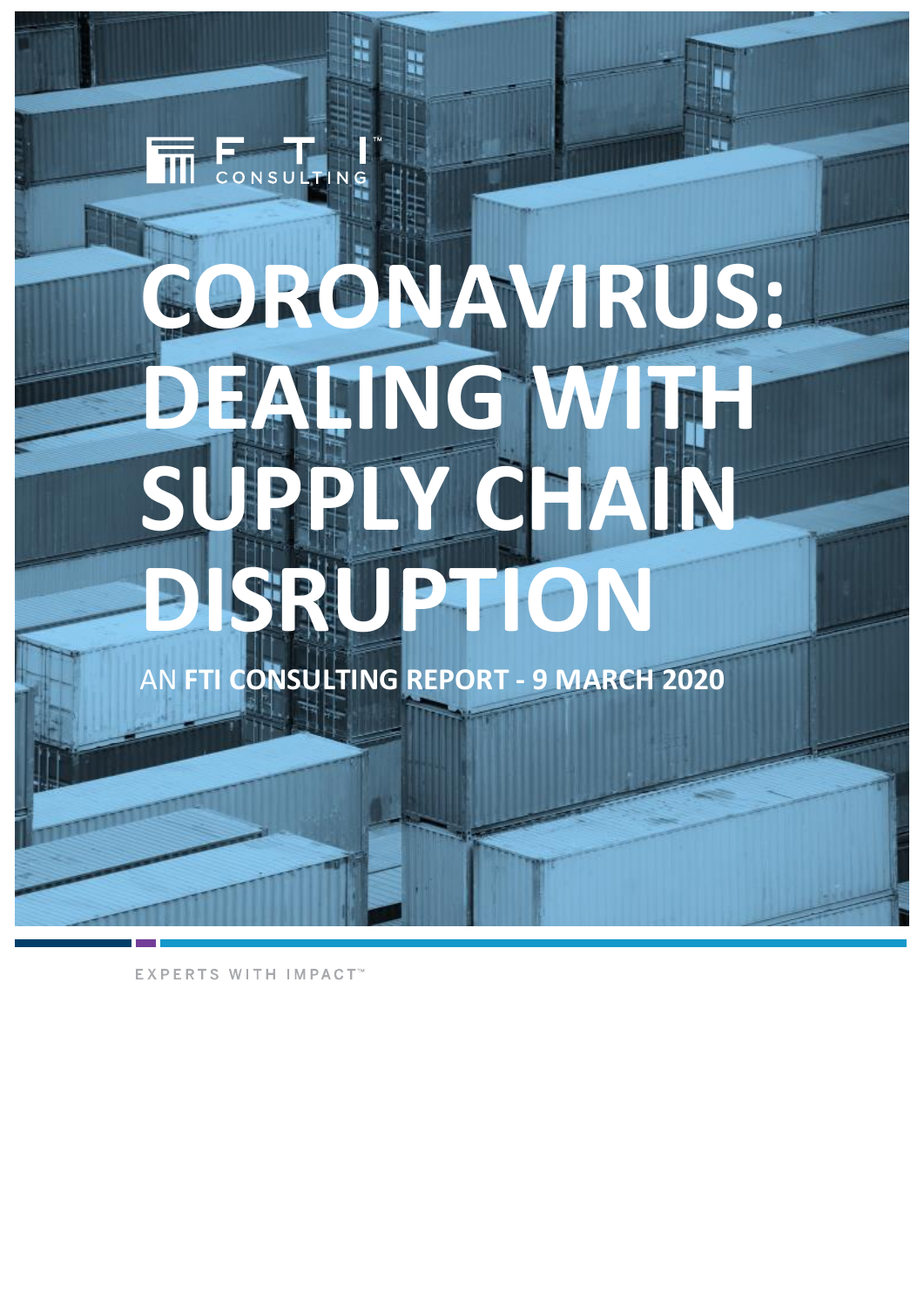

Reaction to the threat from COVID-19 has already imposed significant economic costs on China and the rest of the world. Hopes for a short sharp shock, characterised as a V-shaped dip and rapid return to business as usual are rapidly fading. Business should brace for second and third round effects.

#### **THE NOVEL CORONAVIRUS**

According to the World Health Authority, the "novel" or "new coronavirus", a respiratory infection identified officially as COVID-19, has infected some 80,000 people in China. It is reported to have caused more than 3,000 fatalities up to 8 March 2020. The number of new cases in China has been falling since mid-February and only 8 were recorded on the 8 March.

The virus is spreading beyond China to 75 countries and territories, with the largest case numbers outside of China recorded in Italy, South Korea, and Iran. 700 fatalities have been attributed to the virus outside of China, bringing the global total up to 3,805. This compares to the 774 recorded fatalities in the 2003 SARS epidemic.

#### **EPICENTRE IMPACTS**

The efforts to contain the virus in China have come at a significant economic cost. The city of Wuhan, the epicentre of the outbreak, was locked down on the 23 January. The number of people in cities across China facing varying restrictions is estimated to have peaked at 760 million at the end of February 2020, or more than half of China's entire population. Schools have been closed. Factories, offices and other workplaces have been emptied of workers for some

weeks. The air transport system has essentially come to a halt over the lunar new year period, normally a very busy time for Chinese airlines and airports. Quarantine measures and roadblocks have dampened movement and demand for fuel. Refiners have cut their processing rates by between 10-20%. Coal consumption in China's capital cities has been 30-40% lower than normal over February 2020.





Chinese consumers have minimised spending, retreating from all but essential purchases. The Chinese Passenger Car Association reported that sales at dealerships had plummeted 92 percent in the first half of February compared with the same time last year. It was hoped that the prominence of ecommerce in China might keep consumption ticking over as consumers avoided malls and restaurants, but Alibaba, the largest platform has observed that the revenue impact in the 1st quarter of 2020 will be negative.<sup>i</sup> The problem is that all supply chains have been disrupted.

Industrial production in China slowed and stalled in many regions. The official purchasing managers index (PMI)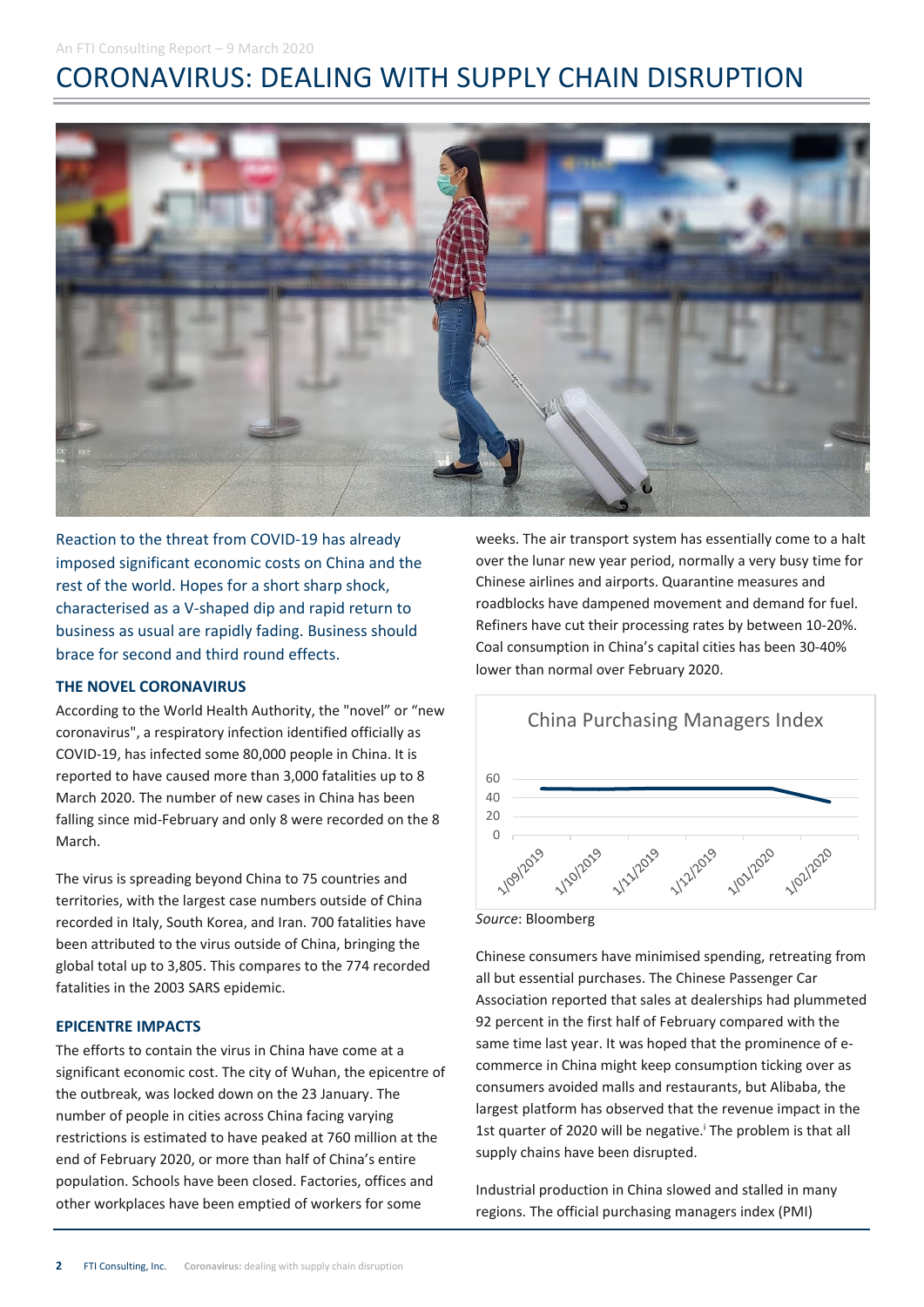tumbled to 35.7 in February from 50 in January, indicating a deep contraction in manufacturing and related activity in China.

Big manufacturing hubs on the Chinese coast are starting to loosen curbs on the movement of people and traffic while local governments are reportedly encouraging factories to restart production. The central banking and financial authorities have announced measures to lift and restore

activity. The central bank has cut benchmark interest rates. Employees are being offered bonus payments to return to their workplace. Other measures include rent reductions and lower employer contributions to workers social insurance. There are also expectations of a strong fiscal package including a significant expansion in infrastructure spending. Analysts and commentators were talking about a "V" shaped dip and rebound in economic activity in China at the end of February 2020.



### **Daily Subway/Metro Passengers: Selected Cities in China**

*Source*: Bloomberg "Covid-19 Indicators, 2 March 2020

#### **DEVELOPMENTS IN THE GLOBAL ECONOMY**

China is the world's second-largest economy and as a leading trading nation, the disruption experienced in China is spilling over into the global economy. The impacts are being felt in demand as well as supply conditions in markets.

#### **Losses in Demand**

Key examples of impacts on global demand follow.

#### *International air travel*

Several countries have imposed restrictions on arrivals from areas reporting large numbers of COVID-19 infections, particularly China. Like SARS, consumers have reacted to a perceived threat and have cancelled or deferred travel plans.

Many businesses (including our own) have reduced travel for all but essential matters to or from countries viewed to be at risk. Airlines operating in the Asia Pacific region have curtailed operations over key routes and have reduced costs. Qantas International has indicated that it will reduce its capacity to Asia by 16 per cent until at least the end of May 2020.<sup>ii</sup>

#### *Conferences and events*

Trade exhibitions and other gatherings are being deferred or cancelled. Organisers are concerned about the impact of extended constraints on travel especially within the Asia Pacific region.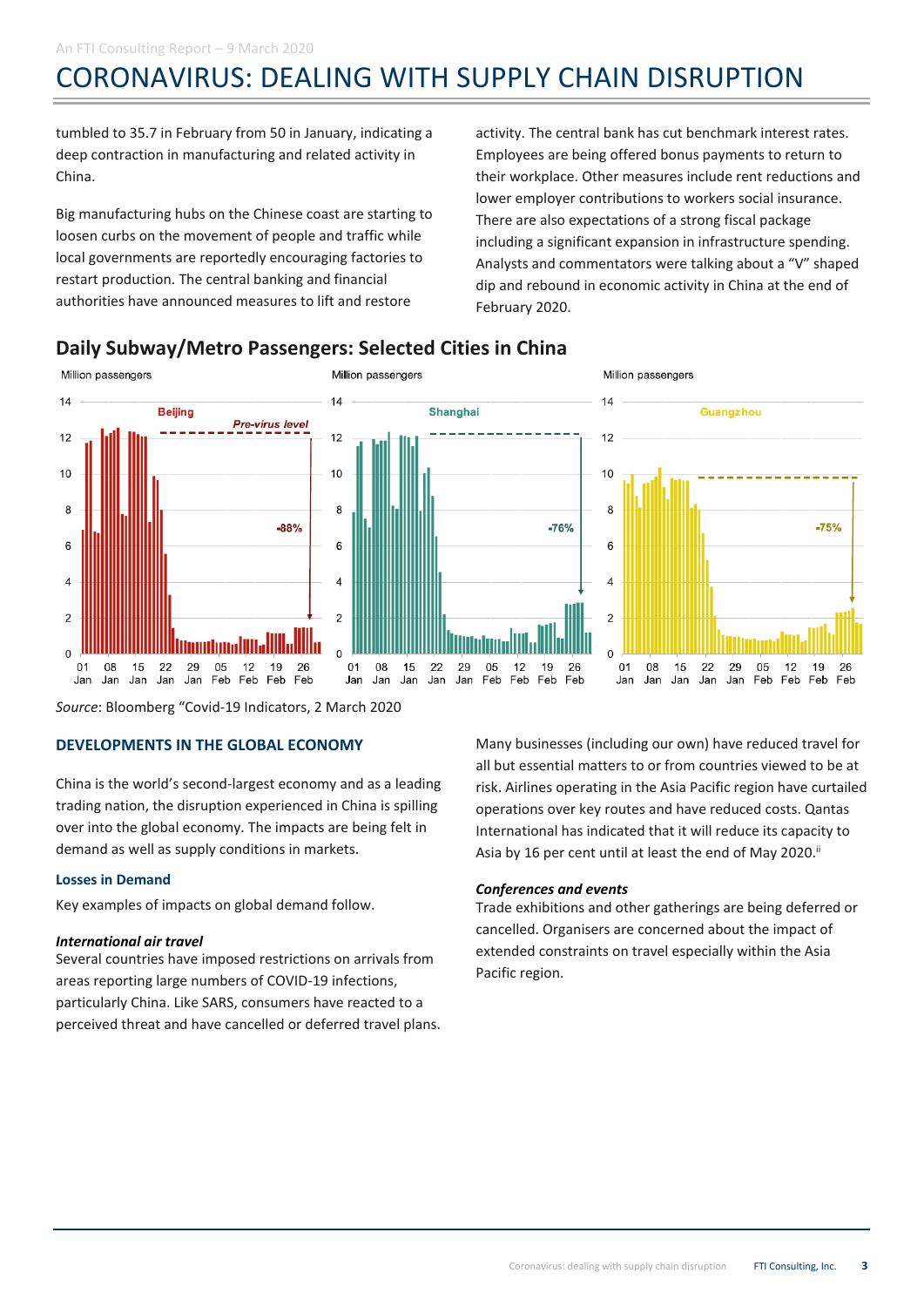## **Airport Departures in China**



*Source*: Bloomberg "Covid-19 Indicators, 2 March 2020

#### *Other services*

China is a significant source of demand for many services. Educational services delivered in Australia, have experienced years of double-digit growth and Chinese students spend around A\$7 billion each full year on fees, travel and accommodation. Some portion of this annual expenditure and income is at risk while travel bans remain in place.

#### *Accommodation and entertainment*

Restaurants and entertainment venues are suffering a drop off in demand. In some countries such as Australia this can be attributed in part to a reduction in international visitor numbers. A portion of domestic consumers also appear to wary about public places and crowds.

#### *Shipping*

There has been a "sharp hit" to global container volumes and carrier earnings. Chinese port operators indicate that container volumes were down by 20-40% in the three weeks from 20 January to 10 February. Non-Chinese ports are expected to report falling throughput volumes when ships from Asia fail to arrive with containers from China. The Baltic Exchange Dry Index, which measures the cost of shipping major raw materials such as coal, iron ore, grains and other cargoes by sea around the world, posted its worst performance in eight years in January 2020, with the index losing almost half of its value, due to weak demand for ships and particularly muted activity in China. It lifted slightly in February, but the index is still at a low point not seen for 4 years.





*Source*: Bloomberg

#### *Oil*

China is the world's largest importer of crude oil. Chinese demand has fallen over the opening months of 2020. The global price for crude oil dropped by around 20% over the same period.



*Source*: Bloomberg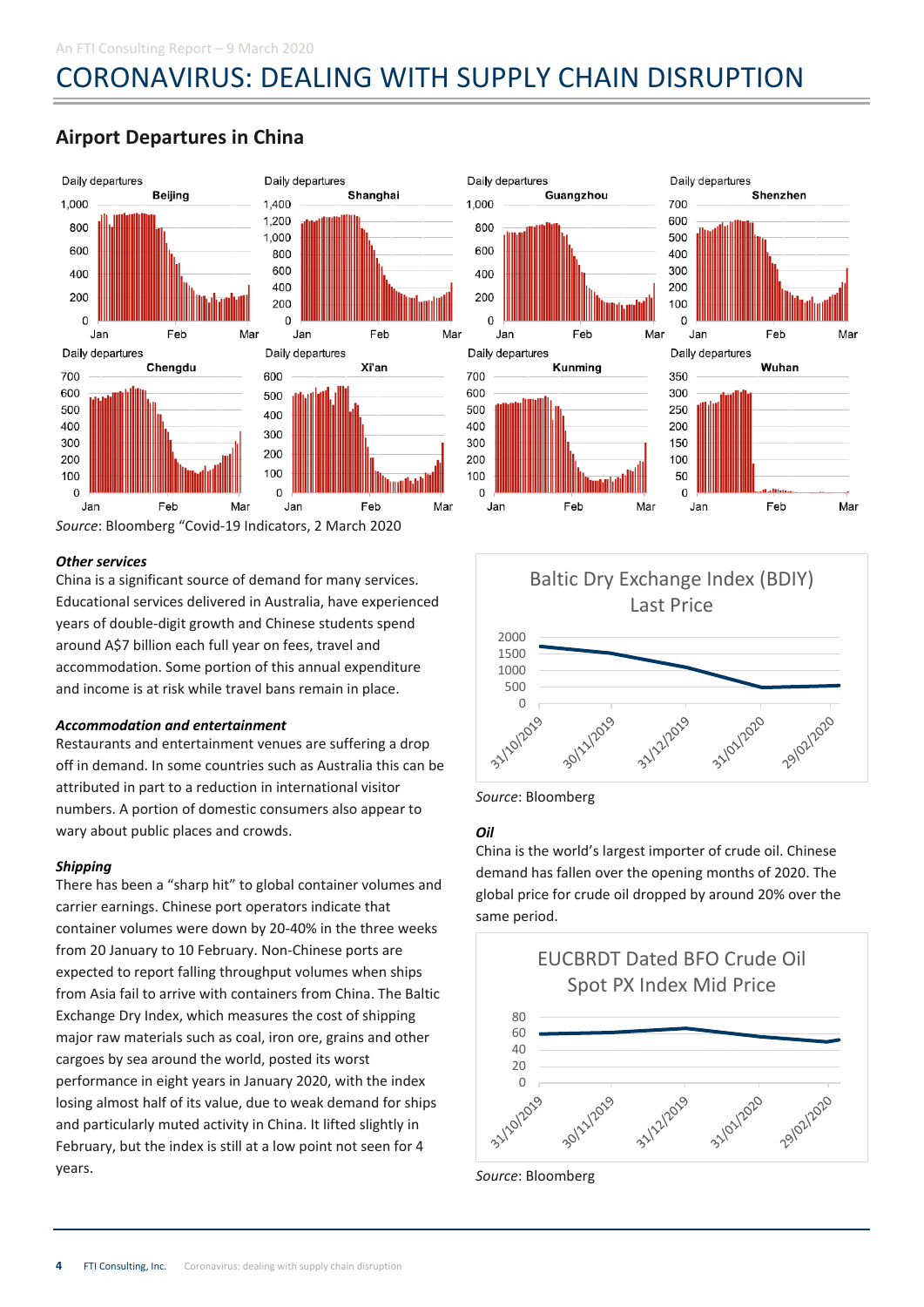#### *Liquified Natural Gas (LNG)*

LNG demand from industry and power utilities in China, the world's second largest LNG importer in 2019, has reportedly been reduced by 10-14% so far in 2020. There is some talk about importers declaring a "force majeure" clause in their contracts, meaning unforeseen circumstances are preventing them from fulfilling purchases.



#### *Coal*

Chinese customers are unlikely to apply force majeure provisions in coal supply contracts because they do need to have coal to fuel power stations. Without the coal there would be no generation of electricity out of many major coalfired power-stations and the country would come to a complete stop.

#### *Base metals*

Iron ore, copper, and zinc dropped initially in 2020, reflecting the deeper than usual drop off in construction activity in China with many major cities effectively shut down. Talk about stimulus packages and reinvigorated investment in infrastructure and construction activity appears to have encouraged a recovery in prices.

#### **Disrupted Supply**



Sectors that are already seeing impacts include:

#### *Components and products*

With factories in China shut down or operating at reduced capacity, assembly lines in the rest of the world are beginning

to run short of essential components. China's main exports include data processing equipment and components, mobile telephones, and integrated circuits, clothes and clothing accessories, textiles. Global businesses operating with lean "just-in-time" supply chains are facing significant challenges from disrupted supplies. Apple Inc and Microsoft Corp and other major producers have announced that they will not meet revenue or financial guidance in the early part of 2020 due to disruption to their supply chains.<sup>iii</sup>

#### *Retail*

The virus is adding to many threats being faced by retailers around the world at present including modest income growth and diminishing discretionary spending power. China is a key source of supply for many products sold in retail outlets. It is estimated that up to 40% of some categories are supplied from China. Much of the remainder passes through the global logistical supply chains that are currently blocked or disrupted. Seasonal categories such as fashion and luxury are concerned that the Northern Summer or Southern Winter product range, that would normally be under production now, will not make it to the shelves and display windows this year. Retail outlets are reporting a drop off in foot traffic through their stores. The shift towards e-commerce is well established and it appears that fears about the virus may be encouraging more consumers to try it. Disruption in supply chains is also impacting on e-commerce. Deliveries have been delayed. Goods are being withdrawn or classified as being not available for sale.

#### *Construction materials*

China is a major source of supply for key construction inputs including furniture, glass and clay construction materials in Australia and the Asia Pacific. It would be difficult to find replacements for these components for ongoing building projects if the disruption to these materials is extended over the next month or so.

#### **IMBALANCES IN CAPITAL MARKETS**

Global stock markets have been extremely volatile while they digest the implications of the COVID-19 epidemic and the response. They experienced the biggest fall in value since the 2008 financial crisis in the last week of February 2020. The "rout" was widely attributed as a global flight to safety. Stocks rebounded sharply in the first week of March 2020, showing the largest gains since the recovery in 2009 following the GFC. Expectations that the central banks would cut rates drove the recovery. Central banks in the US, Europe, Japan, and others signalled that they will "strive to provide ample liquidity and ensure stability in financial markets" or that they will take "appropriate and targeted measures" to combat the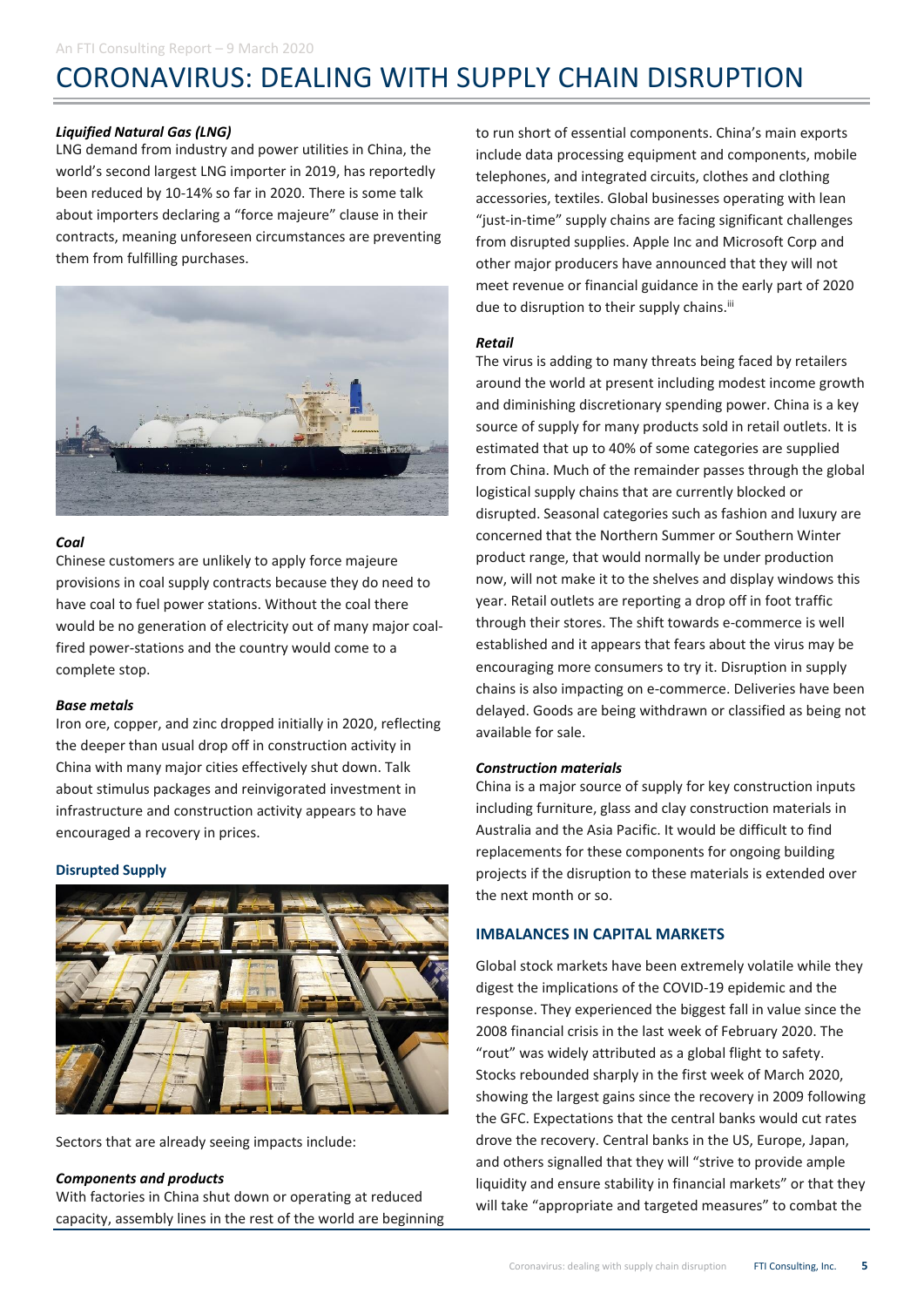economic fall-out from the spread of the COVID-19 epidemic. The Reserve Bank of Australia noted that the coronavirus outbreak is having a significant effect on the Australian economy and it cut interest rates to a record low of 0.5% on 4 March 2020.



#### **WHERE TO NEXT?**

We don't have a reliable basis for forecasting the spread of the virus. There are signs that infections in China are in decline. The virus is spreading in the rest of the globe and health authorities are warning that the emphasis will need to shift from containment to case management.

The main economic costs of the new coronavirus are linked to the cost of containment measures and the behavioural response to perceived risk – the so called "pandemic panic".

These costs are linked to decisions made by people and they may follow more predictable paths based on plausible scenarios.

Very few countries will be immune to the flow on impacts. The Australian economy is probably the most exposed nation in the world to economic shocks in China given that China is Australia's largest customer (through exports of goods and services) and largest source of imports (or supply). Most of Australia's other major trading partners such as Japan, South Korea, and South East Asia, are also likely to be impacted by a slowdown in China. We really do need to give attention to the main scenarios about what will happen next.

#### **The "V" shaped rapid dip and rapid recovery appears to be increasingly implausible**

It is taking time to restart production in China and to unclog disrupted logistical supply-chains. People and goods are beginning to move again within China's major cities, but activity is still very subdued. While it may be feasible to work through the backlog of orders for goods, it is likely that disrupted services will never be recovered.

#### **A "W" shaped or double dip adjustment is likely**

The global economy has not yet felt the full extent of the disruption to supply and demand. The next phase is likely to involve dealing with a dip in income. Larger, well capitalised business will be able to bridge gaps in their cashflow. SMEs and start-ups may well struggle. Workers experiencing reduced hours or layoffs will have less to spend in coming months. Cocooning households may deal with uncertainty by postponing holidays and deferring consumption.

#### **"U" or "L" shaped curves cannot be ruled out**

Economic managers such as the IMF warn that the impacts may still take more time to run through the Chinese and global economies. Illness and disruptions in the ability to work and to consume are to be expected as the rest of the word deals with the spread of infection. This should be manageable if sensible public health precautions are taken. The effect will be to lengthen the duration of the impacts, although they should not be as deep or extensive as the cost of the "peoples' war" against the virus outbreak in the epicentre of the outbreak.

#### **WORKING ON PLAN B**

Headlines about the cost of the epidemic in terms of lost GDP or a recession involve spurious accuracy over a difficult to forecast set of events. It is more useful to think about what actions and activities that business and governments are likely to employ now that Plan A has been derailed.

Cash flows have been disrupted. Some businesses are cutting costs. Others may take longer to pay bills. Smaller, less well capitalised businesses may use debt to bridge the gap until the return to "normal" trade. There will be a need for debtors to restructure external debt/relationships with creditors in most businesses' new Plan B.

It seems likely that in the absence of other interventions from governments, insolvencies and bankruptcies will accelerate, especially regarding SMEs that are already struggling with other shocks recently (such as the bushfires in Australia, or the worldwide decline in discretionary spending and retail activity).

It is likely that there will be an uptick in claims for damages and loss, including failure to deliver, or to deliver on time from disrupted supply chains.

Many commercial contracts have "force majeure" clauses which are designed to protect companies from unprecedented events. Businesses should look closely at what events trigger force majeure clauses. Some commentators note that force majeure conditions in China are not entirely clear and may allow exemptions. SARS was deemed to be a force majeure, but China was a less sophisticated economy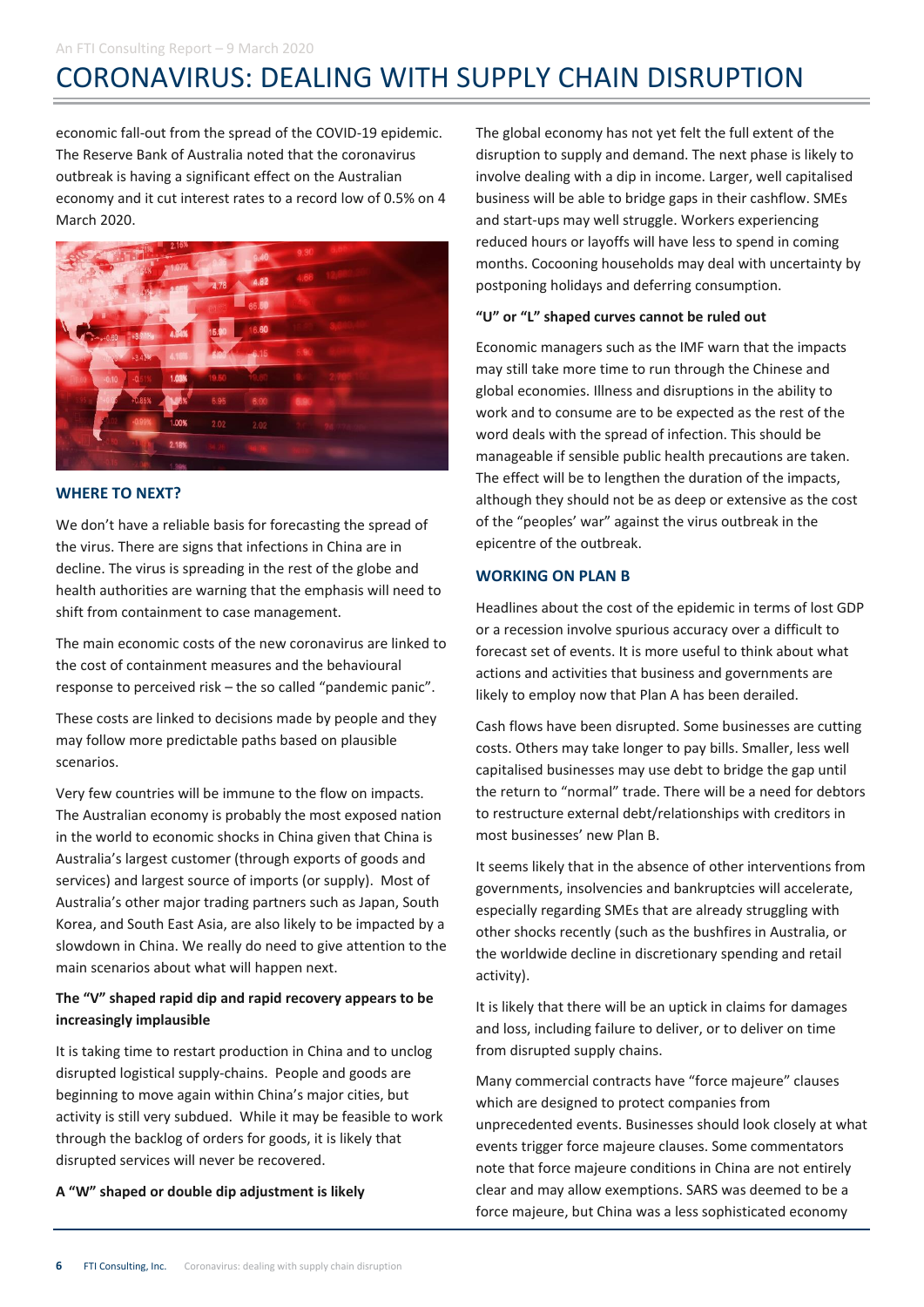then. In addition, it may be the case that it has been the lock downs that imposed problems and this policy response may be deemed an "act of Government".

Disputes are likely and they may not be straightforward. Businesses should be collecting evidence of disruption to their supply chains just in case the worst-case scenarios do play out and this is needed to substantiate claims.

Just like SARS, the COVID-19 epidemic is highlighting that globalisation entails risks that must be managed. Driven by the constant search for competitive advantage business has embraced lower cost supplier options and selling into the markets that have consistently shown strong growth. Businesses are clearly overexposed to these sources of supply and demand.

Wise businesses and governments will be drawing on the lessons from the most recent epidemic and consider a range of measures that would include:

- Review and restructure of supply chains looking for agile and responsive solutions
- Raising geographic diversification of suppliers and customers
- Raising transparency about key high-risk events and management actions
- Reaching pre-agreement in the next set of supply contracts about how disruption will be handled
- Seeking greater guidance from policymakers about how they plan to act and react to evolving events now and in future
- Greater co-operation and pooling of resources within supply chains to minimise disruption and maximise efficacy of the response to disruption

*The views expressed herein are those of the author(s) and not necessarily the views of FTI Consulting, Inc., its management, its subsidiaries, its affiliates, or its other professionals.*

*FTI Consulting, Inc., including its subsidiaries and affiliates, is a consulting firm and is not a certified public accounting firm or a law firm.*